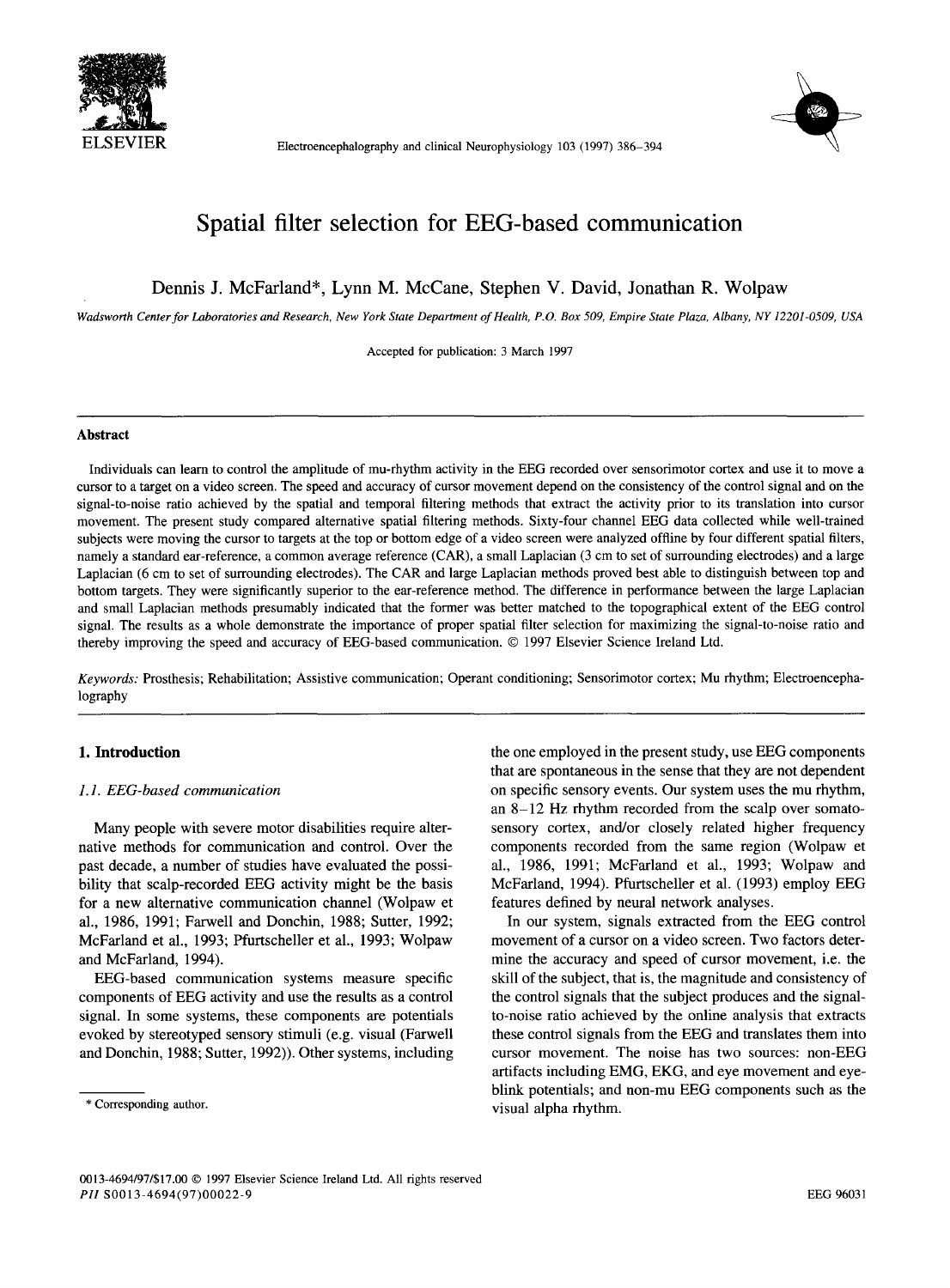# *1.2. Signal enhancement and noise reduction by temporal and spatial filtering*

Both classes of noise differ from the control signal in their topographical and/or frequency distributions. The mu rhythm control signal is an 8-12 Hz component that is focused over sensorimotor cortex. In contrast, for example, EMG has a wide frequency range, is maximal at higher frequencies  $(>30$  Hz), and is not sharply focused over sensorimotor cortex; eye-movement activity also has a wide frequency range, is maximal at low frequencies  $(<5$  Hz), and is most prominent over anterior head regions; and the visual alpha rhythm, while it may extend to central scalp regions, is most prominent over the parieto-occipital cortex (Salenius et al., 1995; McFarland et al., 1997, in press). Spatial and temporal filtering methods can increase the signal-to-noise ratio by enhancing the control signal and/or reducing noise.

The present study addresses the problem of selecting the best spatial filtering method. Clearly, the proper selection is determined by the location and extent of the control signal (e.g. the mu rhythm) and the locations and extents of the various sources of EEG or non-EEG noise. Noise sources are complex and highly variable both across and within subjects. Thus, spatial filter selection is best effected by determining which filter actually provides the highest signal-to-noise ratio, and therefore is likely to support the most accurate and rapid cursor movement. The present study compares four alternative methods (a conventional ear reference, a common average reference (CAR) and two different Laplacian derivations).

In the CAR, the average value of the entire electrode montage (the common average) is subtracted from that of the channel of interest. If the entire head is covered by equally spaced electrodes and the potential on the head is generated by point sources, the CAR results in a spatial voltage distribution with a mean of zero (Bertrand et al., 1985). While the assumptions of uniform and complete electrode coverage and point sources are usually not met completely in practice, the CAR provides EEG recording that is nearly reference-free. Because it emphasizes components that are present in a large proportion of the electrode population, the CAR reduces such components and thereby functions as a high-pass spatial filter (it accentuates components with highly focal distributions) (Nunez et al., 1994). Conversely, components that are present in most of the electrode population but absent or minimal in the electrode of interest may appear as 'ghost potentials' in CAR recordings (Desmedt et al., 1990).

The Laplacian method calculates for each electrode location the second derivative of the instantaneous spatial voltage distribution, and thereby emphasizes activity originating in radial sources immediately below the electrode (Zhou, 1993; Nunez, 1995). Thus, it is a high-pass spatial filter that accentuates localized activity and reduces more diffuse activity. High spatial resolution can be achieved by using many electrodes (e.g. 64) spread over the entire scalp. The value of the Laplacian at each electrode location is calculated by combining the value at that location with the values of a set of surrounding electrodes. The distances to the set of surrounding electrodes determine the spatial filtering characteristics of the Laplacian. As distance decreases, the Laplacian becomes more sensitive to potentials with higher spatial frequencies and less sensitive to those with lower spatial frequencies. The present study keeps electrode location and number (i.e. 64) constant and evaluates Laplacians calculated with two different sets of surrounding electrodes, namely nearest-neighbor (adjacent) electrodes (a small Laplacian) and next-nearestneighbor electrodes (a large Laplacian). If the control signal is highly localized and if that localization is stable over time, we would expect the small Laplacian to give a higher signal-to-noise ratio. On the other hand, if the control signal is less highly localized and/or varies in exact location over time, we would expect the large Laplacian to prove superior.

# 2. Methods

The subjects were 4 adults (1 female and 3 male, ages 29, 30, 40 and 66). Three were healthy, while the oldest had early-stage amyotrophic lateral sclerosis, manifested throughout the time of study only by mild weakness in one leg. All gave informed consent for the study, which had been reviewed and approved by the New York State Department of Health Institutional Review Board. After an initial evaluation had defined the frequencies and scalp locations of mu rhythm activity and related beta rhythm activity, each subject participated in 26-86 1-h sessions at a rate of 1-3 sessions per week. The overall purpose of these lengthy study periods was to maximize each subject's performance through practice and through improvements in the online system. Over the course of each subject's sessions, offline data evaluations and concurrent improvements in the hardware and software capabilities of the online system led to adjustments in the electrode locations, referencing method and frequency analysis used in the online algorithm that controlled cursor movement. The next section describes the final online methodology that was used in all subjects.

#### *2.1. Online performance and data collection*

Each subject sat in a reclining chair facing a video screen and was asked to remain motionless during performance. Scalp electrodes recorded 64 channels of EEG (Fig. 1) (Sharbrough et al., 1991), each referring to a reference electrode on the right ear (amplification 20 000; bandpass 1-35 Hz). A subset of channels were digitized at 196 Hz and used to control cursor movement online as described below. In addition, all 64 channels were digitized at 128 Hz and stored for later analysis.

This study examined EEG control of one-dimensional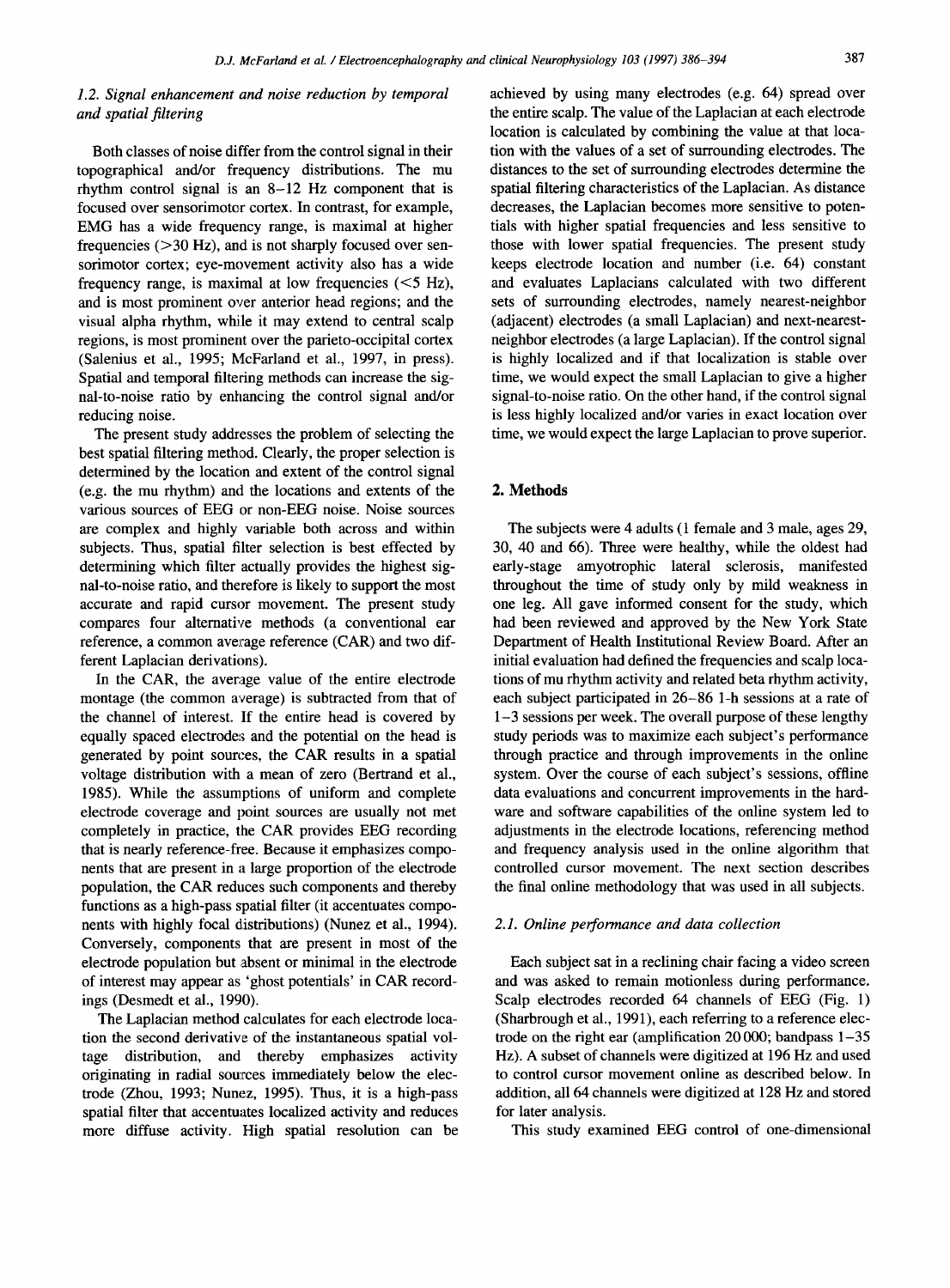

Fig. 1. Electrode locations used in the application of each spatial filter method to the activity recorded from C3 (red). During data acquisition, all electrodes are referred to the ear reference. For the CAR and Laplacian methods, the activity at the green electrodes is averaged and subtracted from the activity at C3.

(vertical) cursor movement. Cursor movement was controlled as follows. After digitization, two EEG channels, one over sensorimotor cortex of each hemisphere (e.g. C3 and C4), were re-referenced to a common average reference (CAR) composed of 19 electrodes distributed over the entire scalp (i.e. the electrodes of the 10-20 system (Jasper, 1958)). This 19-channel CAR, used to increase the speed of online analysis, provided an EEG signal equivalent to that from a full 64-channel CAR (in offline analysis, the signals provided by the 19-electrode CAR and the 64-electrode CAR were very highly correlated  $(r = +0.99)$ ). Every 100 ms, the most recent 200-ms segment from each channel was analyzed by an autoregressive algorithm (Marple, 1987), and the square root of power in a 4 or 5-Hz wide frequency band centered at 10, 12 or 20 Hz was calculated (Subject A, 18-22 Hz; B, 7.5-12.5 Hz; C, 17.5-22.5 Hz; D, 10-14 Hz). (These frequency components encompass the arch-shaped mu rhythm or the central beta rhythm, both of which are generated in sensorimotor cortex (Gastaut, 1952; Kuhlman, 1978; Pfurtscheller and Berghold, 1989; Pfurtscheller et al., 1997, in press).) The sum of the results from the two channels was the independent variable in a linear equation that defined a vertical cursor movement. The movement was in units of cursor steps. A positive value caused upward movement and a negative value caused downward movement. Thus, every 100 ms, the cursor moved the defined number of steps up or down the screen. The intercept of the equation was set so that if future performance was similar to previous performance the net cursor movement over all trials would be zero (Wolpaw et al., 1991; McFarland et al., 1993; Wolpaw and McFarland, 1994). Thus, the intercept reduced bias in one direction or another and maximized the influence that the subject's EEG control had on the direction (upward or downward) of cursor movement. The slope was set on the basis of previous performance so that the average duration of cursor movement would be about 2 s.

Each subject participated in  $1-3$  training sessions per week. In each session, one-dimensional cursor control was practiced in eight runs of 3 min each, separated by 1-min breaks. A run consisted of a series of trials. Each trial began with a 1-s period during which the screen was blank. Then, a target appeared at the top or bottom edge of the screen. One second later, the cursor appeared in the center of the screen and began to move vertically 10 times/s according to the linear equation described above. The distance from the top to the bottom of the screen was 188 cursor steps (the cursor's initial position was 94 steps from the top and 94 steps from the bottom). The subject's task was to move the cursor to the target. The trial ended when the cursor touched the top or bottom edge. When it touched the correct edge, the target flashed for 1 s as a reward and the computer registered a hit. When it touched the other edge, the target disappeared, the cursor remained fixed on the screen for 1 s, and the computer registered a miss. In either case, the next trial then began with 1 s of blank screen. Equal numbers of top and bottom targets appeared in an order randomized in blocks of eight, and a miss did not cause the target to be repeated. Thus, accuracy expected in the absence of any EEG control was 50%.

#### *2.2. Offiine analysis*

The goal of analysis was to compare the four different spatial filtering methods with regard to their ability to distinguish top targets from bottom targets, that is, in regard to the prominence of the difference in control signal values between EEG recorded during top targets and EEG recorded during bottom targets. To do this, we analyzed 64-channel EEG data from four sessions from each of the four subjects. These sessions were near the end of training, so that each subject had a high level of EEG control  $(290\% \text{ accuracy}).$ 

Since the 64 electrode locations had been digitized sequentially over 7.8 ms (digitization rate of 128 Hz) and the Laplacian and CAR waveforms were derived by combining multiple electrodes, the data were temporally aligned by linear interpolation prior to processing. Then, for each electrode location, we derived the EEG waveform by each of the four methods, i.e. ear reference, CAR (using all 64 electrodes as the reference), small Laplacian (nearest-neighbor) and large Laplacian (next-nearest-neighbor). Fig. 1 illustrates the derivation of these waveforms for electrode C3 over left sensorimotor cortex.

The CAR was computed according to the formula,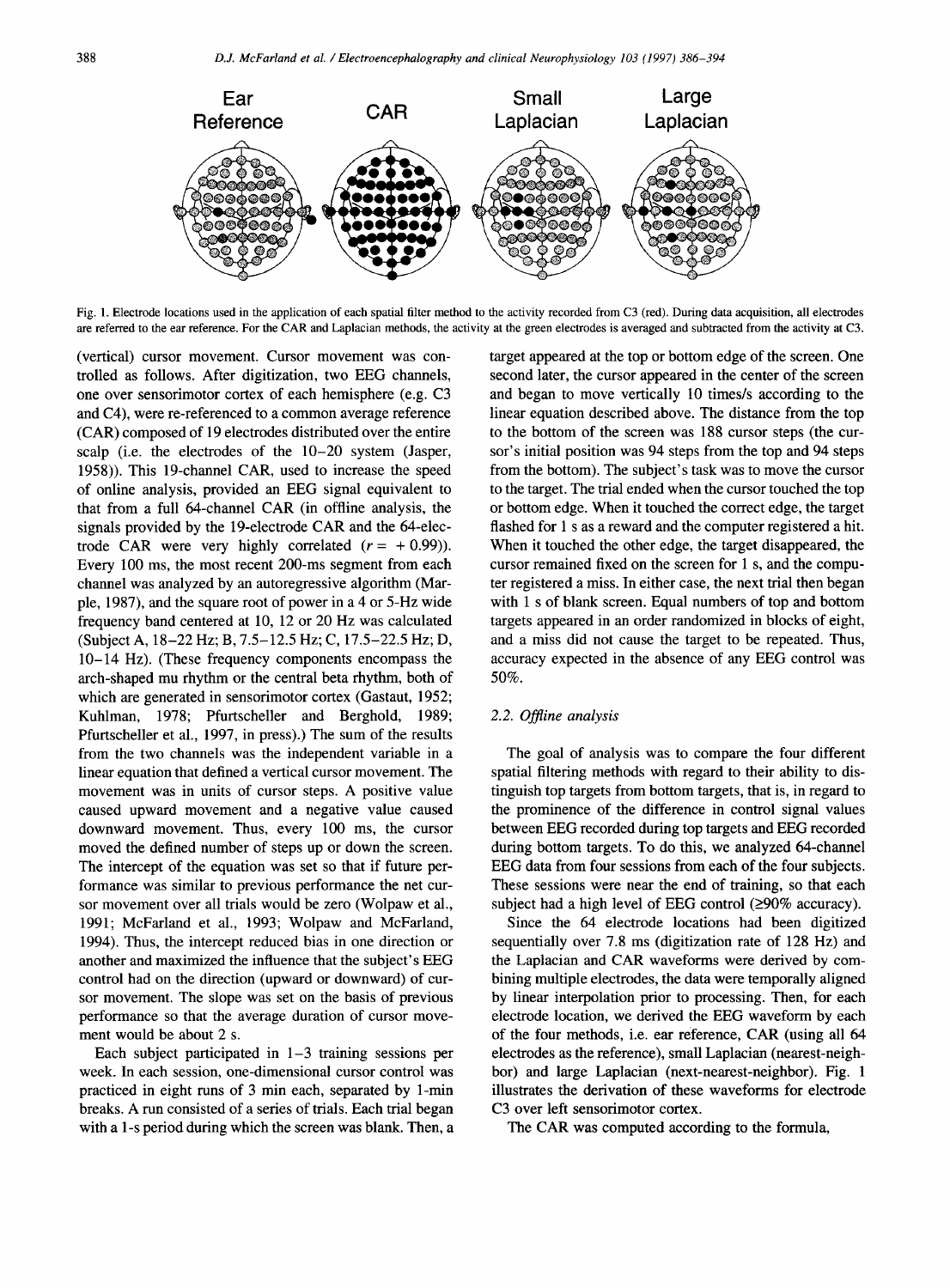$$
V_i^{\text{CAR}} = V_i^{\text{ER}} - 1/n \sum_{j=1}^{n} V_j^{\text{ER}}
$$

where  $V_i^{ER}$  is the potential between the *i*th electrode and the reference and  $n$  is the number of electrodes in the montage (i.e. 64).

To calculate the Laplacian derivations, we used a finite difference method, which approximates the second derivative by subtracting the mean activity at surrounding electrodes from the channel of interest. The Laplacian was computed according to the formula,

$$
V_i^{\text{LAP}} = V_i^{\text{ER}} - \sum_{j \in SI} g_{ij} V_j^{\text{ER}}
$$

where

$$
g_{ij}=1/d_{ij}/\sum_{j\in Si}1/d_{ij}
$$

*Si* is the set of electrodes surrounding the ith electrode, and  $d_{ij}$  is the distance between electrodes i and j (where  $j$ is a member of *Si).* Fig. 1 shows examples of these sets. For the small Laplacian, *Si* was the set of nearest-neighbor electrodes. For the large Laplacian, it was the set of next-nearest-neighbor electrodes. Thus, in the central head regions of greatest importance, each electrode was at the center of a square and the four *Si* electrodes were at the comers. In these regions, the distance from the ith electrode to each surrounding electrode  $(d_{ii})$  was 3 cm for the small Laplacian and 6 cm for the large Laplacian. For locations near the edges of the 64-channel montage, the *Si* electrodes were selected as suggested by Zhou (1993).

The waveforms resulting from each of these methods were then subjected to an autoregressive spectral analysis (maximum entropy method (MEM) (Marple, 1987)). The results were evaluated in terms of voltage values for top versus bottom targets, and also in terms of the values of  $r^2$ for the top/bottom comparison. This latter measure is the proportion of variance of the EEG voltages that is accounted for by target location (Winer, 1971). Thus,  $r^2$  reflects the signal-to-noise ratio. These analyses are presented here as frequency spectra for voltage and  $r^2$  at the electrode locations over sensorimotor cortex that controlled cursor movement online, and as scalp topographies for voltage and  $r<sup>2</sup>$  at the frequencies used for online control (e.g. 12 Hz).

## **3. Results**

### *3.1. Waveforms*

Fig. 2 shows, for a single top target trial and a single bottom target trial of one subject, the C3 waveforms provided by each of the four spatial filter methods. For each trial, the top trace in each of the three columns is the C3 earreferenced waveform. The middle traces are the reference waveforms calculated from the sets of neighboring electrodes (shown in Fig. 1) by the equations given above. The bottom traces are the CAR, small Laplacian and large Laplacian waveforms at C3 derived by subtracting the calculated reference waveform from the ear-referenced waveform. The arrows indicate target appearance, beginning of cursor movement and target hit. The EKG artifacts (asterisks) visible in the ear-referenced waveforms are absent or minimal in the CAR, small Laplacian and large Laplacian waveforms. Most importantly, the 7.5-12.5 Hz mu rhythm, the signal that controlled cursor movement online, and the effect of target appearance on it, are most evident in the CAR and large Laplacian derivations. In the top target trial, the rhythm becomes much more prominent about 0.5 s after the target appears, while in the bottom target trial, it largely disappears 0.5 s after the target appears. The mu rhythm and the effect of target appearance are much less evident in the small Laplacian derivation, and barely apparent in the ear-referenced waveform.

### *3.2. Effectiveness of spatial filter methods*

Fig. 3 summarizes, for all subjects and sessions, the data from the locations (e.g. C3 and C4) that controlled cursor movement online. It shows average voltage and  $r^2$  frequency spectra for each spatial filter method. With each method, the voltage difference between top and bottom targets and the corresponding  $r^2$  value is focused at 11 Hz and 21 Hz (the frequencies that controlled cursor movement online). However, the magnitude of the difference between top and bottom targets and the signal-to-noise ratio achieved by that difference (represented by  $r^2$ ) varies markedly across methods. The CAR and large Laplacian methods achieve the best results, the small Laplacian is next, and the ear reference gives the poorest result.

Table 1 shows, for each subject and each method, the average values of  $r^2$  for the locations and frequency used online. As in the average data of >Fig. 3, values are uniformly highest and similar for the CAR and large Laplacian, intermediate for the small Laplacian and smallest for the ear reference. An analysis of variance revealed a significant effect of method ( $F = 16.31$ , d.f. = 3/9,  $P < 0.001$ ), and a Newman-Keuls test indicated that the CAR and large Laplacian values were significantly larger than the ear-reference values ( $P < 0.05$  in each case).

Fig. 4 displays for each method the average voltage topographies for top targets and bottom targets and the corresponding  $r^2$  topographies for all subjects and sessions at the frequencies used online. With each method, the voltage is greater for top targets than for bottom targets, and the maximum voltages are near or at the locations used to control cursor movement online (i.e. over one or both sensorimotor cortices). Furthermore, all four  $r^2$  topographies indicate that the difference between top and bottom targets (i.e. the subjects' EEG control) is also focused over sensorimotor cortices. At the same time, the values of  $r^2$  are highest for the CAR and large Laplacian methods, smaller for the small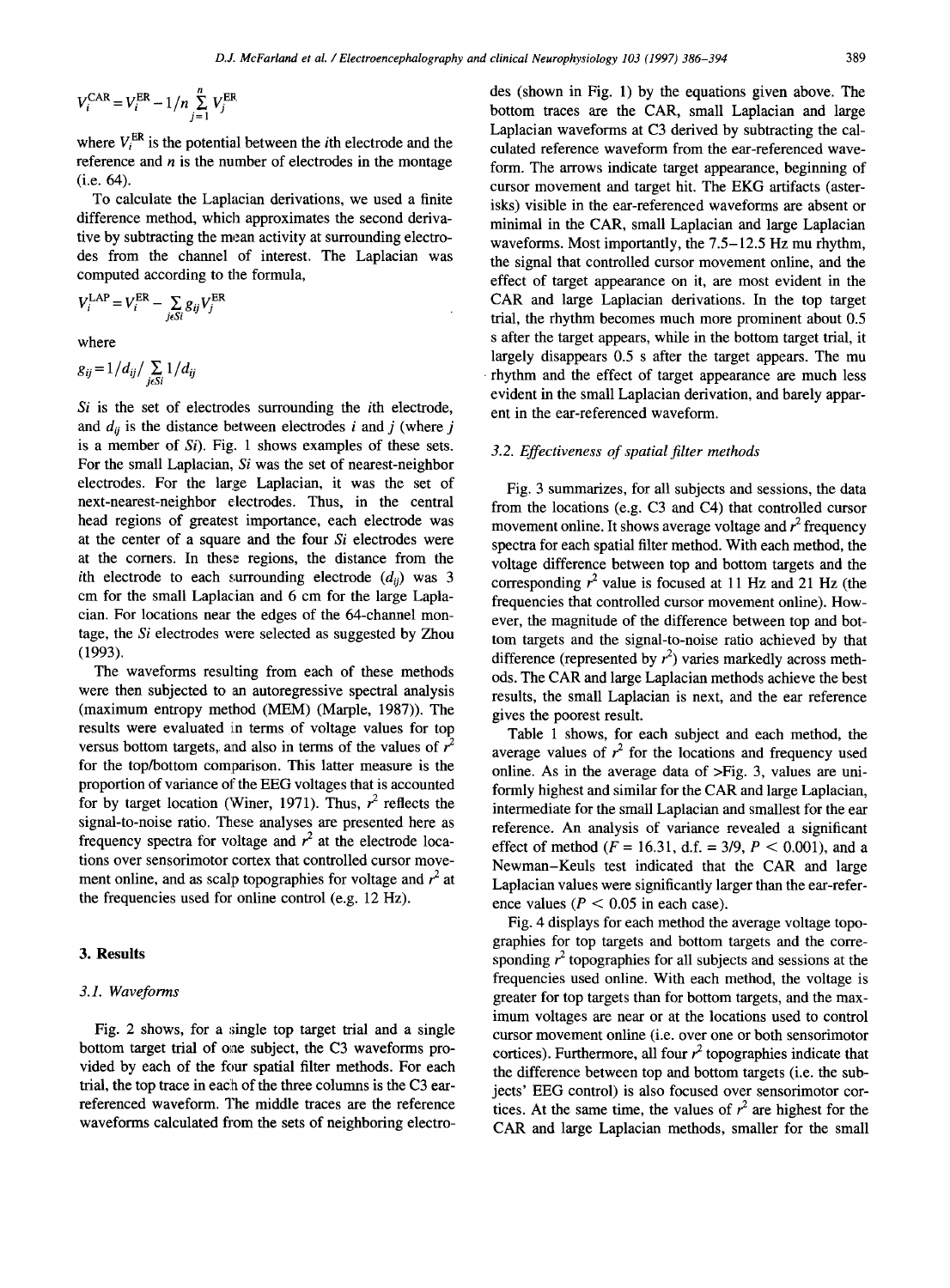

Fig. 2. Derivation of the C3 waveforms for a single top target trial and a single bottom target trial for each of the four spatial filter methods. The top trace in each column is the C3 ear-referenced waveform. The middle traces are the averages of the ear-referenced activity from the different sets of surrounding electrodes (the green locations in Fig. 1). The bottom traces are the CAR, small Laplacian and large Laplacian waveforms at C3 obtained by subtracting the average of the surrounding electrodes from the C3 ear-referenced waveform. Asterisks mark the EKG in the ear-referenced waveform.



Fig. 3. Average voltage spectra for top targets (solid lines) and bottom targets (dashed lines) and average spectra of  $r^2$  for the top/bottom difference for all sessions of all subjects for the locations that controlled cursor movement online.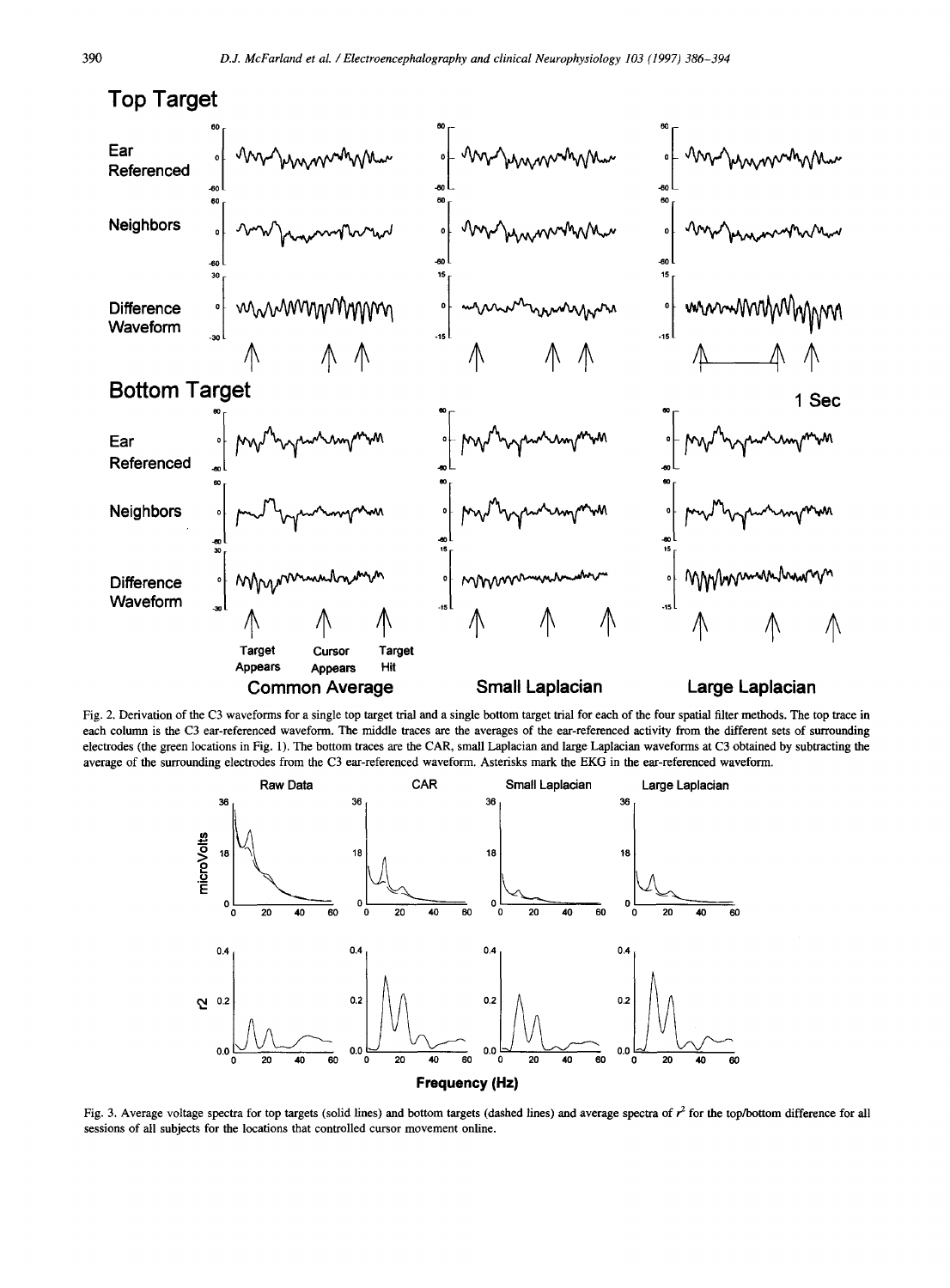Table 1 Average  $r^2$  values for each spatial filtering method at the end of training

| Subject | Ear<br>reference | <b>CAR</b> | <b>Small</b><br>Laplacian | Large<br>Laplacian |
|---------|------------------|------------|---------------------------|--------------------|
| A       | 0.34             | 0.48       | 0.37                      | 0.48               |
| в       | 0.10             | 0.31       | 0.19                      | 0.29               |
| C       | 0.10             | 0.47       | 0.31                      | 0.48               |
| D       | 0.26             | 0.42       | 0.34                      | 0.41               |
| All     | 0.21             | 0.42       | 0.30                      | 0.41               |

Laplacian, and smallest for the ear-reference method.

## *3.3. Effectiveness prior to CAR training*

As indicated in Section 2, all subjects were switched to the CAR online algorithm early in their training (after 11- 28 sessions). Thus, the final superiority of the CAR and large Laplacian methods (Table 1) could conceivably be a result of training. To evaluate this possibility, we also analyzed sessions conducted before subjects were switched to the CAR algorithm. Two subjects began training with an ear-reference algorithm, and two began with the bipolar algorithm used in our initial studies (with electrodes 3 cm

anterior and posterior to C3) (Wolpaw et al., 1991). All four had reached accuracies of 70–80% by the time they were switched to the CAR algorithm.

Using the data from these pre-CAR sessions, we evaluated the effectiveness of the different spatial filters. Table 2 shows, for each subject and each method, the average values of  $r^2$  for the same locations and frequency evaluated in Table 1 (i.e. those used subsequently for training with the CAR algorithm). Just as for the final CAR sessions analyzed in Table 1, values are highest and similar for the CAR and large Laplacian, intermediate for the small Laplacian, and smallest for the ear reference. With the higher variance of these early data, the effect of method was of borderline significance ( $P = 0.06$ ). Nevertheless, the same differences noted in Table 1 appear to be present here as the CAR and large Laplacian values are higher than the ear reference values. Thus, the superiority of the CAR and large Laplacian methods apparent in Table 1 is probably not attributable simply to subject training.

## *3.4. The impact of temporal alignment*

During system operation, the 64 ear-referenced EEG channels are sampled sequentially rather than simulta-



Fig. 4. Average voltage topographies for top targets and bottom targets and average spectra of  $r^2$  for the top/bottom difference for all sessions of all subjects.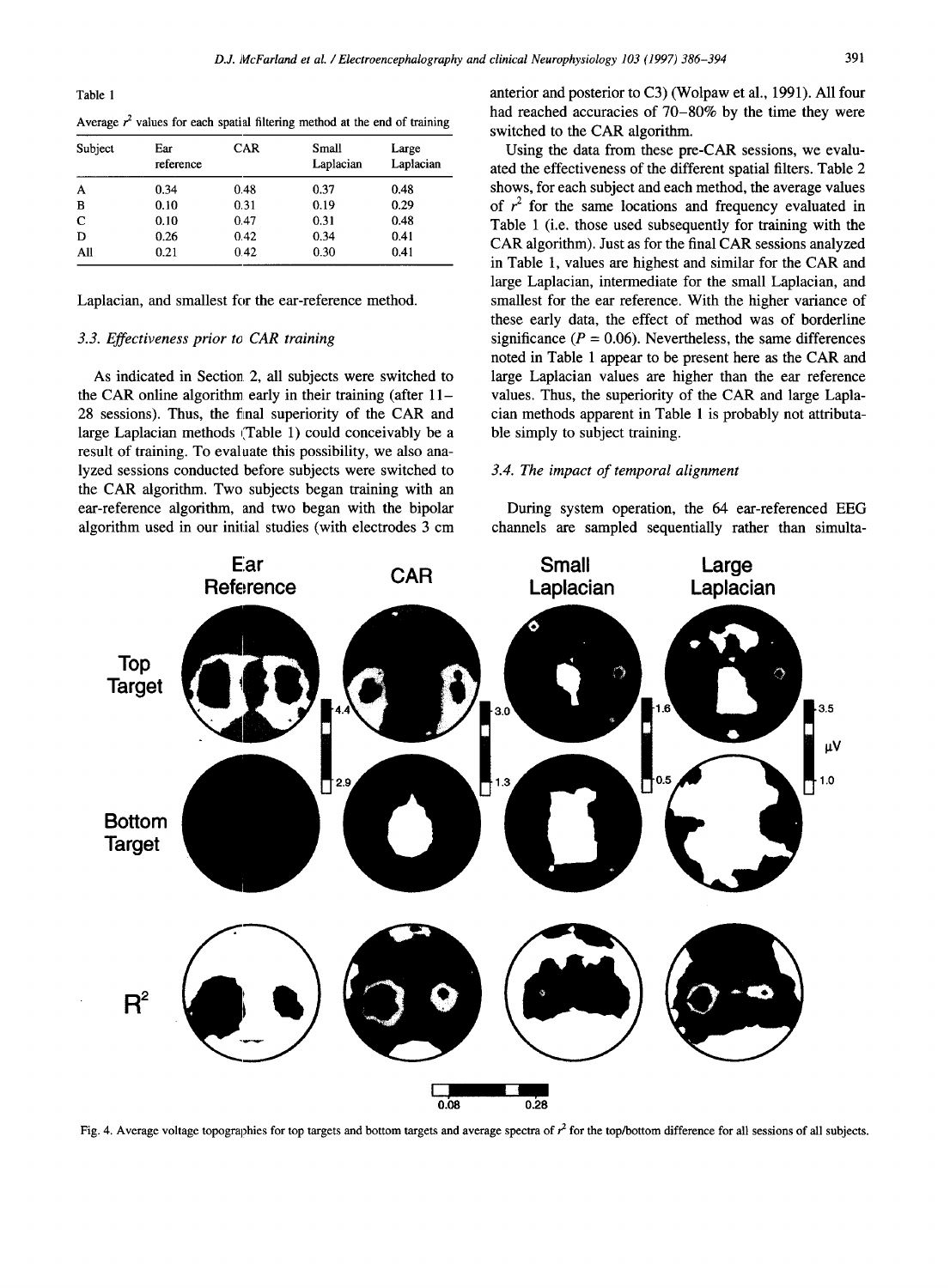Table 2

Average  $r^2$  values for each spatial filtering method early in training

| Subject | Ear<br>reference | <b>CAR</b> | Small<br>Laplacian | Large<br>Laplacian |
|---------|------------------|------------|--------------------|--------------------|
| A       | 0.18             | 0.33       | 0.17               | 0.34               |
| B       | 0.22             | 0.26       | 0.13               | 0.27               |
| C       | 0.20             | 0.28       | 0.30               | 0.29               |
| D       | 0.03             | 0.10       | 0.12               | 0.12               |
| All     | 0.16             | 0.24       | 0.18               | 0.25               |
|         |                  |            |                    |                    |

neously. Because each point in the Laplacian waveform (and the CAR waveform) is derived from multiple electrodes, the inter-electrode phase differences caused by this sequential sampling introduce noise into the Laplacian waveform (and to a lesser extent into the CAR waveform). For example, a signal that is identical in amplitude and phase at all five electrodes of the Laplacian derivation (i.e. the electrode of interest and its four nearest or nextnearest neighbors), and should therefore be completely eliminated from the Laplacian waveform, is not completely eliminated. Its remnant constitutes noise in the Laplacian waveform and in the frequency spectrum derived from that waveform. The magnitude of the noise depends on the time required to sample all five electrodes and on the frequency of the signal. In the present case, the maximum sampling time is 5.1 ms for the online data (196 Hz) and 7.8 ms for the offline data (128 Hz), and the signals of greatest interest are in the range of  $1-30$  Hz.

Fig. 5 illustrates the impact of sequential sampling. It shows large Laplacian voltage and  $r^2$  spectra from a single subject and session calculated offline. The spectra on the top were calculated without aligning the samples from the different electrodes, while those on the bottom were calculated after the samples were aligned by linear interpolation. The voltage difference between top and bottom targets is absolutely and relatively larger and the  $r^2$  value is higher with sample alignment. As expected, the effect of alignment is greater for the higher-frequency beta rhythm than for the lower-frequency mu component. Nevertheless, it is substantial for both. The  $r^2$  value is 44% higher with alignment for the mu component and 337% higher for the beta component. Results of this type indicate that temporal alignment of the samples from different electrodes can substantially improve the signal-to-noise ratio achieved by spatial filters that operate by combining samples from multiple electrodes.

## **4. Discussion**

The results summarized in Table 1 show that for each of these well-trained subjects, the CAR and large Laplacian methods provide a better signal-to-noise ratio for murhythm or beta-rhythm based cursor control than does the standard ear-reference method. Furthermore, the additional analysis of early data provided in Table 2 suggests that the

superiority of the CAR and large Laplacian methods cannot be ascribed to the fact that the subjects were exposed to the CAR method during training. These methods are also superior for data obtained prior to CAR exposure.

The CAR and Laplacian methods are superior to the ear reference method presumably because they are high-pass spatial filters and thus enhance focal activity from local sources (e.g. the mu rhythm and closely related beta activity) and reduce widely distributed activity, including that from distant sources (e.g. EMG, eye movements and blinks, visual alpha rhythm). The performance (signal-to-noise ratio) of these methods relative to each other depends on the topographical size of the mu or beta rhythm control signal (i.e. on its spatial frequency) and also on the topographical sizes and locations of the various noise signals (both EEG and non-EEG). The identities and characteristics of the various noise signals are incompletely defined and presumably vary considerably both across and within individuals. The impact on performance of the spatial frequency of the control signal is more readily estimated.

Fig. 6 illustrates the band-pass characteristics of the spatial filters used in the present study. It shows each filter's values for a signal, the amplitude of which varies as a complex sinusoid from  $+1$  to  $-1$  across the scalp. The spatial frequency of the signal, i.e. the distance on the scalp between adjacent positive (or negative) amplitude peaks,



Fig. 5, Large Laplacian voltage spectra for top targets (solid lines) and bottom targets (dashed lines) and average spectra of  $r<sup>2</sup>$  from one session of one subject calculated with (right) and without (left) linear interpolation to correct for phase differences caused by the sequential digitization of channels.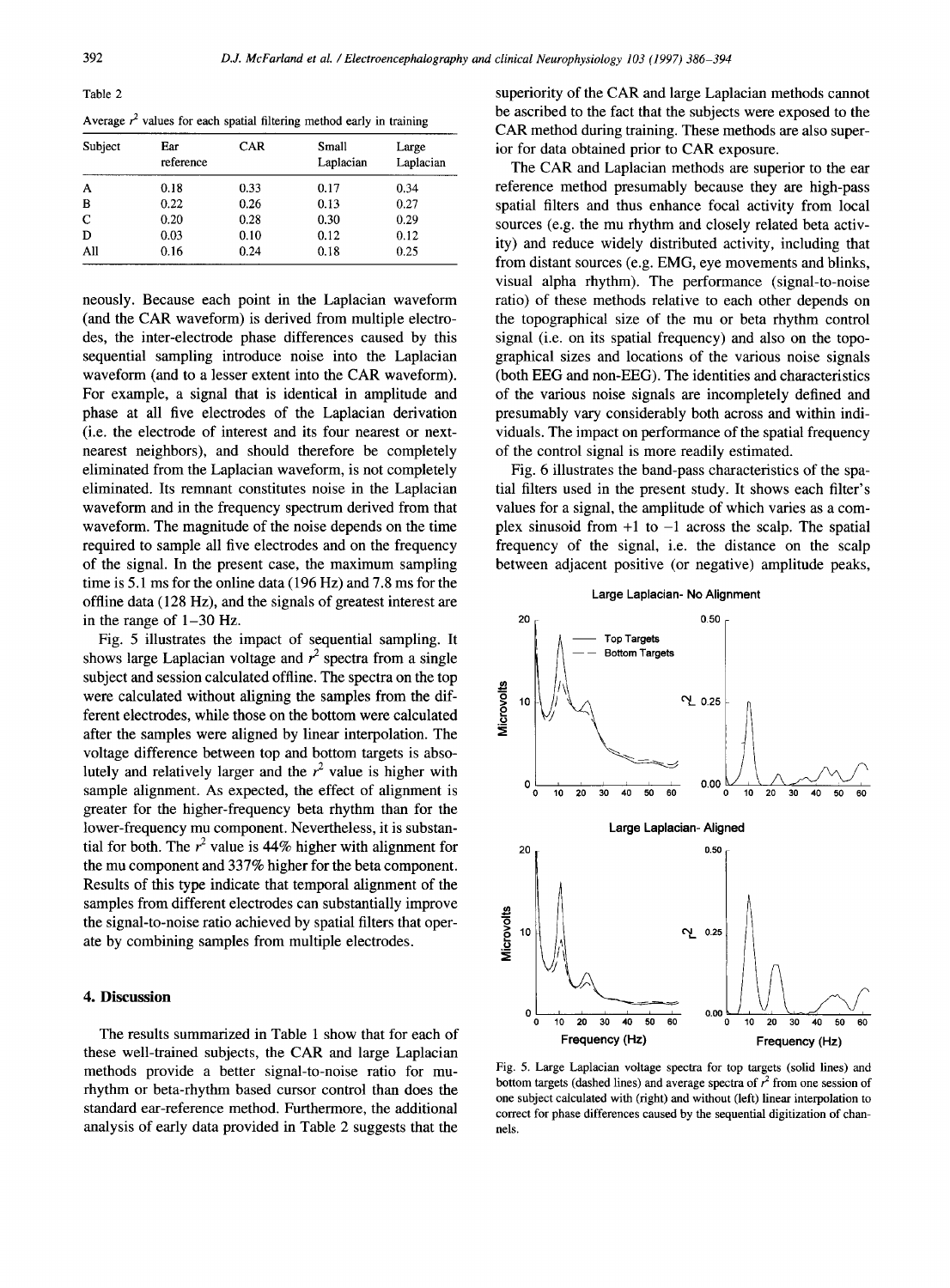

Fig. 6. Spatial band-pass characteristics of the spatial filter methods used in the present study. Each trace shows for a given method the square root of the rms values (amplitude in microvolts) of a signal that varies sinusoidally in amplitude across the scalp as its spatial frequency varies from 6 cm, twice the interelectrode distance in the present study (the highest spatial frequency that would not cause spatial aliasing), to 60 cm (the approximate circumference of the head).

is given on the  $X$ -axis. It varies from 6 cm (the minimum distance at which spatial aliasing will not occur with our interelectrode distance of  $3 \text{ cm}$ ) to  $60 \text{ cm}$  (approximately the circumference of the head). The Y-axis shows, for each filter method of the present study, the square root of the rootmean-square (rms) value as a function of spatial frequency. The ear reference is unaffected by spatial frequency and gives a value of +1 for all frequencies. The small Laplacian is most sensitive to high spatial frequencies and gives the highest amplitude for frequencies near 6 cm. The large Laplacian responds best to spatial frequencies near 12 cm and the CAR is most sensitive to even lower spatial frequencies. It gives the highest amplitude for a frequency of 23 cm. If the diameter of the scalp distribution of an EEG control signal is equated to half the period of a sinusoid, then Fig. 6 suggests that the small Laplacian would be most sensitive to a control signal with a diameter of about 3 cm, the large Laplacian would be most sensitive to a control signal with a distribution diameter of about 6 cm and the CAR would be most sensitive to a control signal with a distribution diameter of about 12 cm.

The putative source of the mu and beta rhythm control signals, the sensorimotor cortex, is an extended sheet of tissue lying on the surface of the hemisphere largely parallel to the scalp. While the spatial extent of the area of cortex responsible for the control signal is unknown, the size of the sensorimotor cortex and the area of control evident in the ear reference topographies (e.g. Fig. 4) suggest that the control signal has a diameter on the scalp of at least 6 cm.

A diameter of 6-12 cm would be consistent with the observed superiority of the large Laplacian and CAR methods. Nevertheless, as noted above, the relative performance of the different methods is also a function of the locations and extents of the noise sources, which are not precisely known.

Two other factors may conceivably have contributed to the superiority of the large Laplacian method. First, as the distances between the electrodes used in calculation of the Laplacian for each electrode location decrease, the differences between the values of the recorded signal also decrease. At some point, measurement noise and/or the finite resolution of analog-to-digital conversion begin to obscure the control signal (Schwab, 1988). Second, even if the spatial extent of the control signal is small, it may vary in location between trials or even within trials, and thus it may often fall outside the highly localized detection focus that the small Laplacian method creates for each electrode location. Furthermore, unavoidable inter-session variability in placement of the electrode cap  $(\pm 0.5 \text{ cm})$  might also contribute to placing the source outside the focus of the small Laplacian method.

The CAR and Laplacian methods described here are easily implemented in real-time with standard digital signal processing hardware. The results illustrated in Fig. 5 indicate that online implementation of these methods should include temporal alignment to eliminate the noise introduced by sequential sampling of the electrode locations. More elaborate Laplacian methods are available (e.g. fitting the instantaneous spatial potential values with a cubic spline function or some other interpolating function (Zhou, 1993; Nunez et al., 1994)). However, because these procedures involve non-linear curve fitting, they are computationally intensive and may not as yet be practical for online operation. Furthermore, the question of whether such methods are likely to provide results superior to those of the simpler method used here has yet to be evaluated by comparisons like those of the present study.

Finally, while the CAR and large Laplacian appear to be well-suited for a communication system using the' mu rhythm or closely related beta activity, they would not necessarily be appropriate for systems using more broadly distributed activity, such as the P300 system described by Farwell and Donchin (1988). For each system, the spatial filter chosen should maximally accentuate the control signal and maximally attenuate other EEG activity and non-EEG artifacts.

### **Acknowledgements**

This work was supported in part by the National Center for Medical Rehabilitation Research of the National Institute of Child Health and Human Development (Grant HD30146).